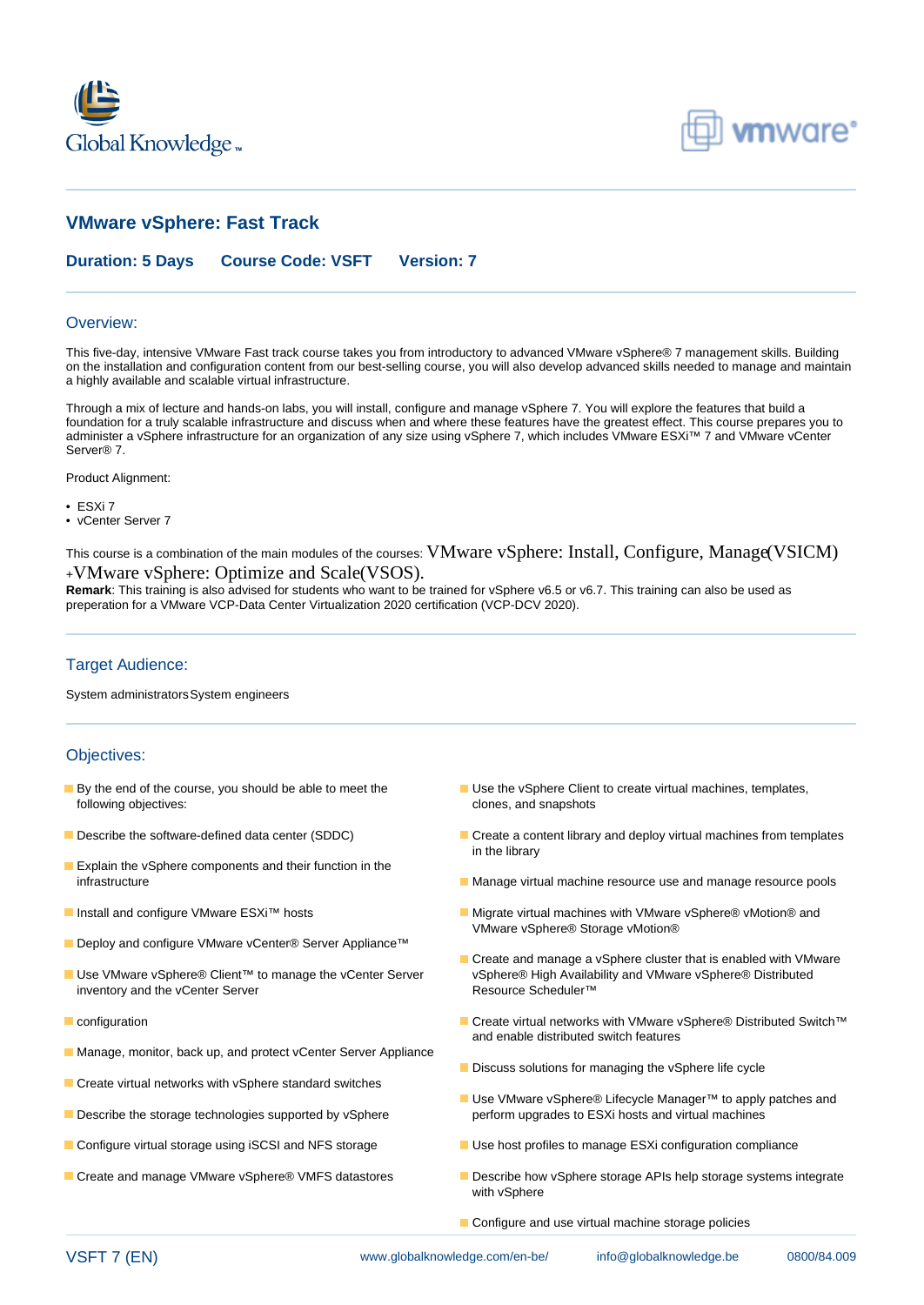Discuss the purpose and capabilities of VMware vSphere® with Kubernetes and how it fits into the VMware Tanzu™ portfolio

## Prerequisites:

This course has the following prerequisites:

System administration experience on Microsoft Windows or Linux operating systems

#### Follow-on-Courses:

VSD - VMware vSphere: Design

**VST** - VMware vSphere: Troubleshooting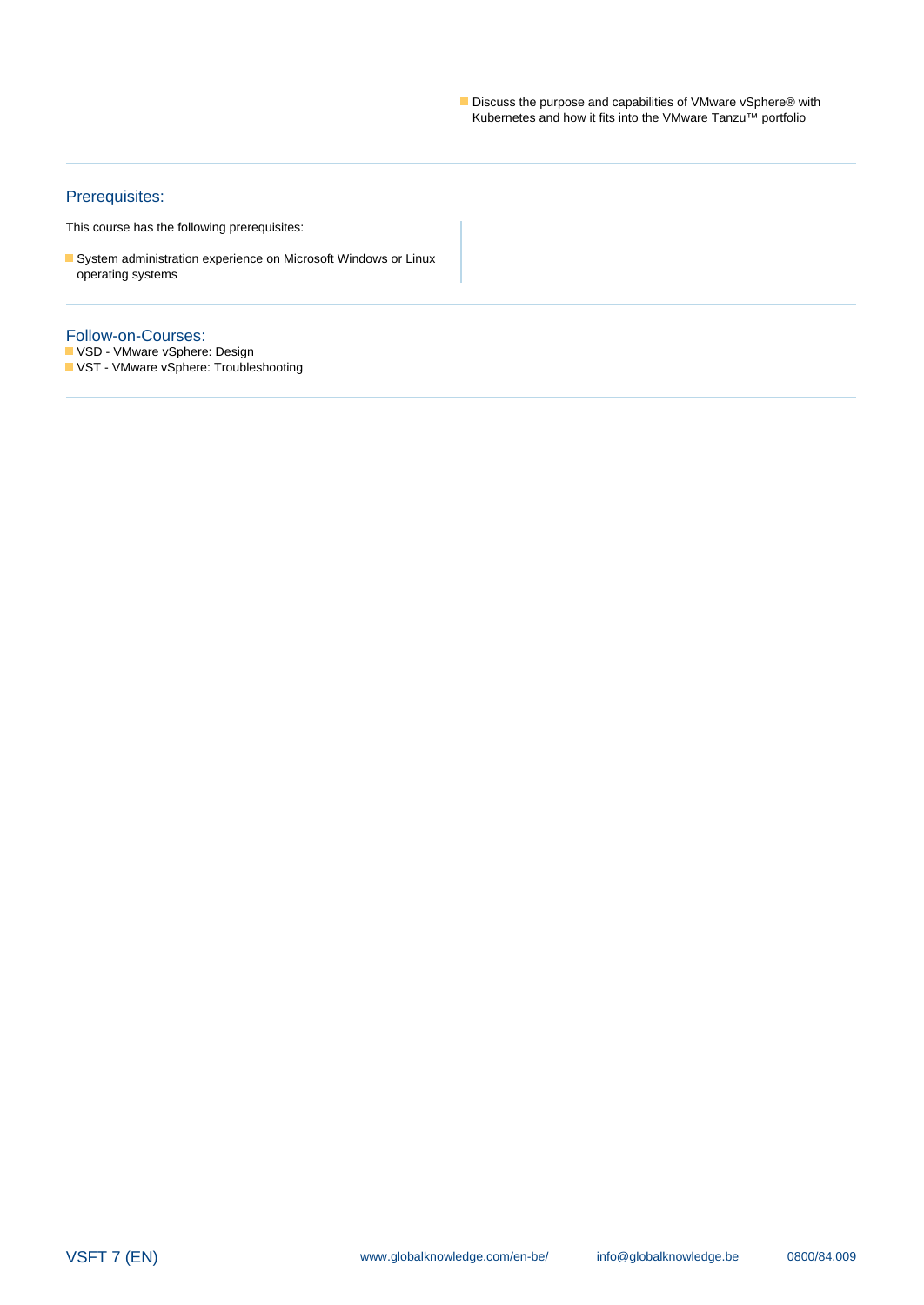## Content:

- 
- 
- 

- **Explain basic virtualization concepts** Explain how multipathing works with
- Describe how vSphere fits into the iSCSI, NFS, and Fibre Channel storage USE host profiles to manage ESXi software-defined data center and the cloud **Deploy virtual machines on a VMware** configuration compliance infrastructure vSAN™ datastore in Create and manage resource pools in a
- **Explain how vSphere interacts with CPUs, the cluster of the cluster of the cluster of the cluster of the cluster** memory, networks, and storage 7 Virtual Machine Management
- **Recognize the user interfaces for accessing line 13 Storage Scalability** 13 Storage Scalability the vCenter Server system and ESXi hosts Use templates and cloning to deploy new
- manage ESXi host **Modify and manage virtual machines** high-performance, scalable file system
- 
- 
- 
- 
- 
- 
- Describe the vCenter Server architecture
- Discuss how ESXi hosts communicate with | 8 Resource Management and Monitoring vCenter Server
- Appliance virtualized environment
- vCenter Server inventory resource means
- Add data center, organizational objects, and **Describe methods for optimizing CPU** hosts to vCenter Server **and memory usage**
- $\Box$  Use roles and permissions to enable users  $\Box$  Use various tools to monitor resource use to access objects in the vCenter Server **Create and use alarms to report certain** inventory conditions or events
- Back up vCenter Server Appliance
- Monitor vCenter Server tasks, events, and 9 vSphere Clusters appliance health
- **Use vCenter Server High Availability to Describe options for making a vSphere** protect a vCenter Server Appliance environment highly available
- 5 Configuring and Managing Virtual Networks **Configure and manage a vSphere HA**
- Create and manage standard switches Examine the features and functions of
- Describe the virtual switch connection types VMware vSphere® Fault Tolerance
- Configure virtual switch security, Configure a vSphere cluster using ESXi traffic-shaping and load-balancing policies Cluster Quickstart
- Compare vSphere distributed switches and  $\Box$  Describe the functions of a vSphere DRS standard switches cluster
- 1 Course Introduction 6 Configuring and Managing Virtual Storage 11 vSphere Lifecycle Management
- Course objectives and the course objectives and the course of the device types and the course of Manager™ works

line line line

- 2 Introduction to vSphere and the and Fibre Channel storage ESXi hosts in a cluster
- Software-Defined Data Center Create and manage VMFS and NFS
	-
	-
	-
	-
	-
	-
- Create and remove a virtual machine disk APIs for I/O Filtering and Text APIs for I/O Filtering
- **Provision a virtual machine with virtual Configure** Use customization specification files to Configure and assign virtual machine devices **customize a new virtual machine** storage policies storage policies
	- machine Storage vMotion migrations Configure VMware vSphere® Storage vMotion migrations
		- snapshots **Control**
		- VMware vSphere® Replication iSER
		-
- Deploy and configure vCenter Server Discuss CPU and memory concepts in a
- Use the vSphere Client to manage the Describe what overcommitment of a
	-
	-
	-
	-
	-
	- Explain the vSphere HA architecture
- line cluster and cluster and cluster
	-
	-
	-
	- Create a vSphere DRS cluster
	- 10 Network Scalability
	- Configure and manage vSphere distributed switches
	- Describe how VMware vSphere®
- 
- Introductions and course logistics **IDE** Identify storage protocols and storage Describe how VMware vSphere® Lifecycle
	- Discuss ESXi hosts using iSCSI, NFS, Use vSphere Lifecycle Manager to update
	- datastores 12 Host and Management Scalability
		-
		-
		-
- Use VMware Host Client™ to access and virtual machines Explain why VMware vSphere® VMFS is a
- Create a content library and deploy virtual Explain VMware vSphere® Storage APIs -3 Virtual Machines machines machines from templates in the library Array Integration, VMware vSphere® API **■** Dynamically increase the size of a virtual for Storage Awareness™, and vSphere
	-
- Identify the files that make up a virtual Perform vSphere vMotion and vSphere Create VMware vSAN™ storage policies
- **Explain the importance of VMware Tools™** Foreate and manage virtual machine DRS™ and VMware vSphere® Storage I/O
- 4 vCenter Server **Examine the features and functions of Discuss vSphere support for NVMe and**